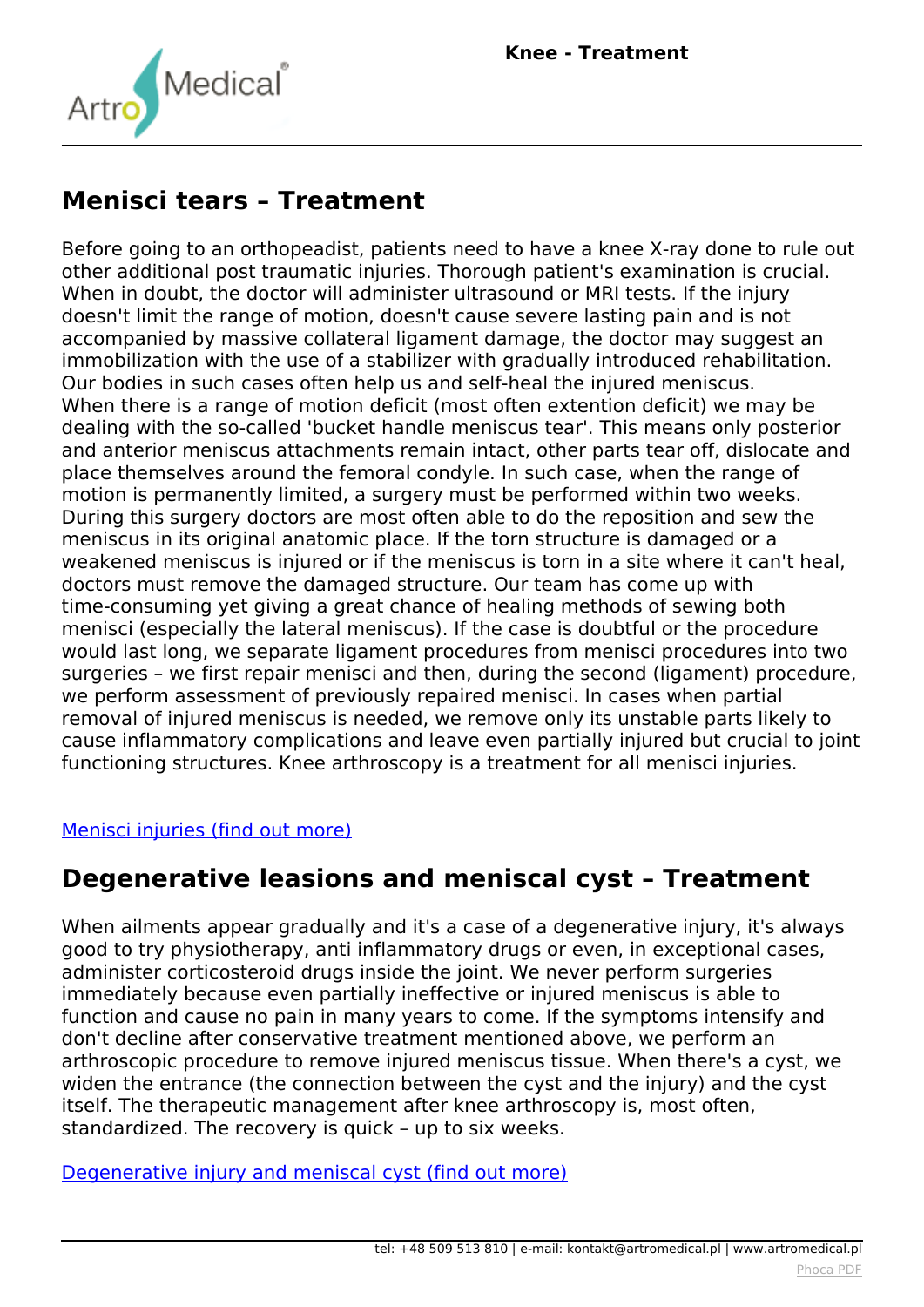

# **Discoid meniscus – Treatment**

*Symptomatic meniscus requires partial arthroscopic equalization, that is removal of excessive meniscus tissue. If there's no menisco femoral ligament, it's reconstruction is always possible. Asymptomatic meniscus needs to be put under observation, but it's not an indication for a surgery.*

*[Discoid meniscus\(find out more\)](index.php?option=com_content&view=article&id=137:knee-injuries-and-ilnesses&catid=9:articles&Itemid=349#discoid_meniscus)*

## **Medial collateral ligament injury (MCL) – Treatment**

*Isolated or accompanying additional instabilites of the medial collateral ligament injuries are treated with immobilization, where the range of motion is gradually increased (a stabilizer). Physiotherapy stimulating the healing process, eg. laser or magnetic field, may be of help. In acute injuries, when there's no ligament continuity (soft end point) or in complex injuries, early (up to 14 days) reconstruction or MCL reattachment with the use of anchors, are successful. In the case of chronic instabilites which cause pain ailments or the feeling of knee"insecurity", a reconstructive surgery should be performed. Wide attachments and MCL complexity are the reasons why Artromedical doctors most often use the mini invasive anatomic double bundle reconstruction with the use of Hamstring tendons. This latter procedure is always accompanied by knee arthroscopy. Due to common additional antero medial and postero medial rotative instabilities, the method of inserting the bundles is matched up individually. Isolated chronic instabilities often don't cause any ailments and are well tolerated by organisms. This is why they're not surgical procedure indications. See Post operational management after collateral ligaments reconstruction.*

*[Medial collateral ligament injury \(MCL\) \(find out more\)](index.php?option=com_content&view=article&id=137:knee-injuries-and-ilnesses&catid=9:articles&Itemid=349#mcl)*

## **Anterior cruciate ligament (ACL) injury – Treatment**

*During injury in adults the anterior cruciate ligament most often separates from its femoral attachment and, in some cases, it can be reattached (when the procedure is preformed in maximum 10 days, there are no other instabilities and there's been no defibration of the ligament). In many cases such procedure is successful. When it's not – the ligament may be reconstructed. The ACL may also be reconstructed when the injury was diagnozed late or the injured ligament has been damaged. After an injury, the organism tries to limit the instability by building ligament scars. In some cases these scars are effective enough and patients don't notice the instability in their daily lives. The choice of treatment depends mostly on the extent of instability, life activity, biological age, other knee injuries and, finally, on patient's expectations. People who don't do "pivoting" sports (sport disiciplines where the knee needs to turn at the speed change) easily adapt to everyday life. Yet we always must take into consideration that premature knee wear or osteochondritis may occur.*

*The reconstructive procedure may be performed in several ways, but knee*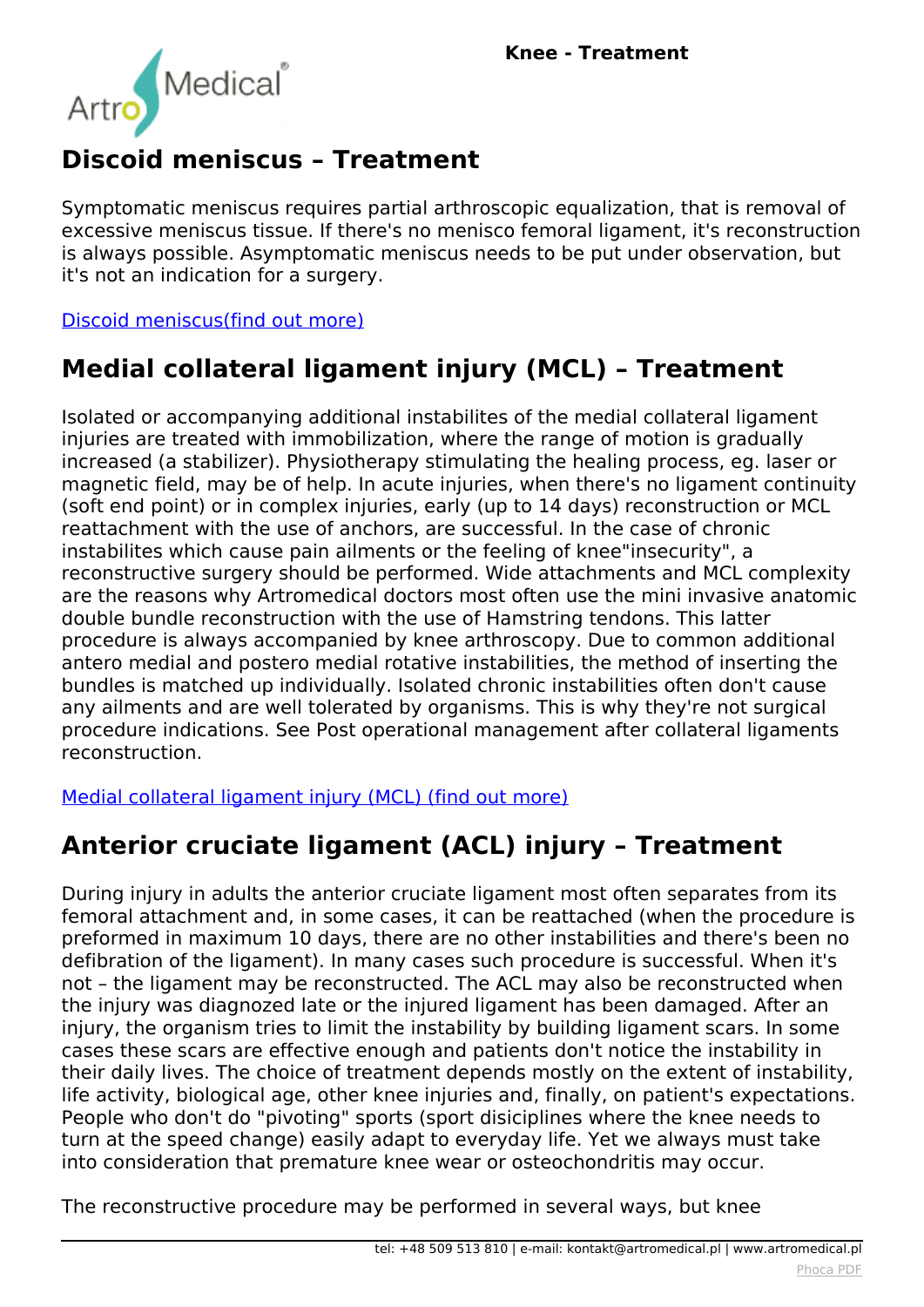

*arthroscopy is always the basis.*

*The first thing to consider is the kind of graft material.*

*In most cases we use autologous grafts (from patient's own body). We can use flexors tendons, patellar tendon and quadriceps muscle joint. There have been attempts of reconstructions of autologous Achilles tendon, but latest research shows this kind of procedure is degenerative to the ankle joint. Medial one third of patellar tendon (BPTB) is often used and considered to be the golden standard. It's got two bone plugs and gives secure fixation in the bone. This material should not be harvested, however, from overloaded patello femoral joints, as the ligament produces a scar, which shortens it. After the procedure, patient needs to be under care of a physiotherapist. Donor site morbidites often occur, especially when the patient is kneeling. This BPTB is a good material to use at revision procedures.*

*Flexor muscle tendons (STG) are an easy way to harvest grafts for ACL reconstruction. There are rare cases of donor site morbidity. These ligaments are however prone to stretching. This is why they're not advisable for professional sports people who wish to take up their training sessions fast and for active people who won't give their graft ligamentization enough time to complete. As these tendons give important dynamic medial stabilization, they should not be harvested when co-existing medial collateral ligament instability occurs.*

*Quadriceps muscle tendon (QTB) is the strongest possible autologous graft with a bone plug, completely filling up bony tunnels, unlike the patellar tendon. It's recommended for multiligamnt injuries. It's not a first pick for orthopaedists because it's more difficult to harvest.*

*In exceptional cases (eg. complex multiligament injuries), grafts from the allogenic tissue bank can be used. It was claimed that diseases could be carried through this kind of tissues. This is impossible nowadays. However, frozen or liofilizated tissue is less likely to remodel and heal.*

*In few cases (of professional sportsmen, heavily worn joint stabilization, when organism isn't likely to remodel and heal or when a patient is known not to follow post surgical physiotherapy), we may use synthetic ligaments. These ligaments however don't undergo the process of ligamentization.*

*The choice of graft, surgery method and the kind of stabilization are important in the reconstruction procedure. The most crucial is, however, the correct localization of bone tunnels for the graft and treatment of all additional instabilities. This, according to research, is the most frequent reason for problem recurrence.*

*Correctly performed reconstructive surgery gives 90% of chances to go back to previous lifestyle and activity. The revision surgery gives only 60%. This is why it's always worth to consult an experienced specialist.*

*[Anterior crucial ligament \(ACL\) injury \(find out more\)](index.php?option=com_content&view=article&id=137:knee-injuries-and-ilnesses&catid=9:articles&Itemid=349#acl)*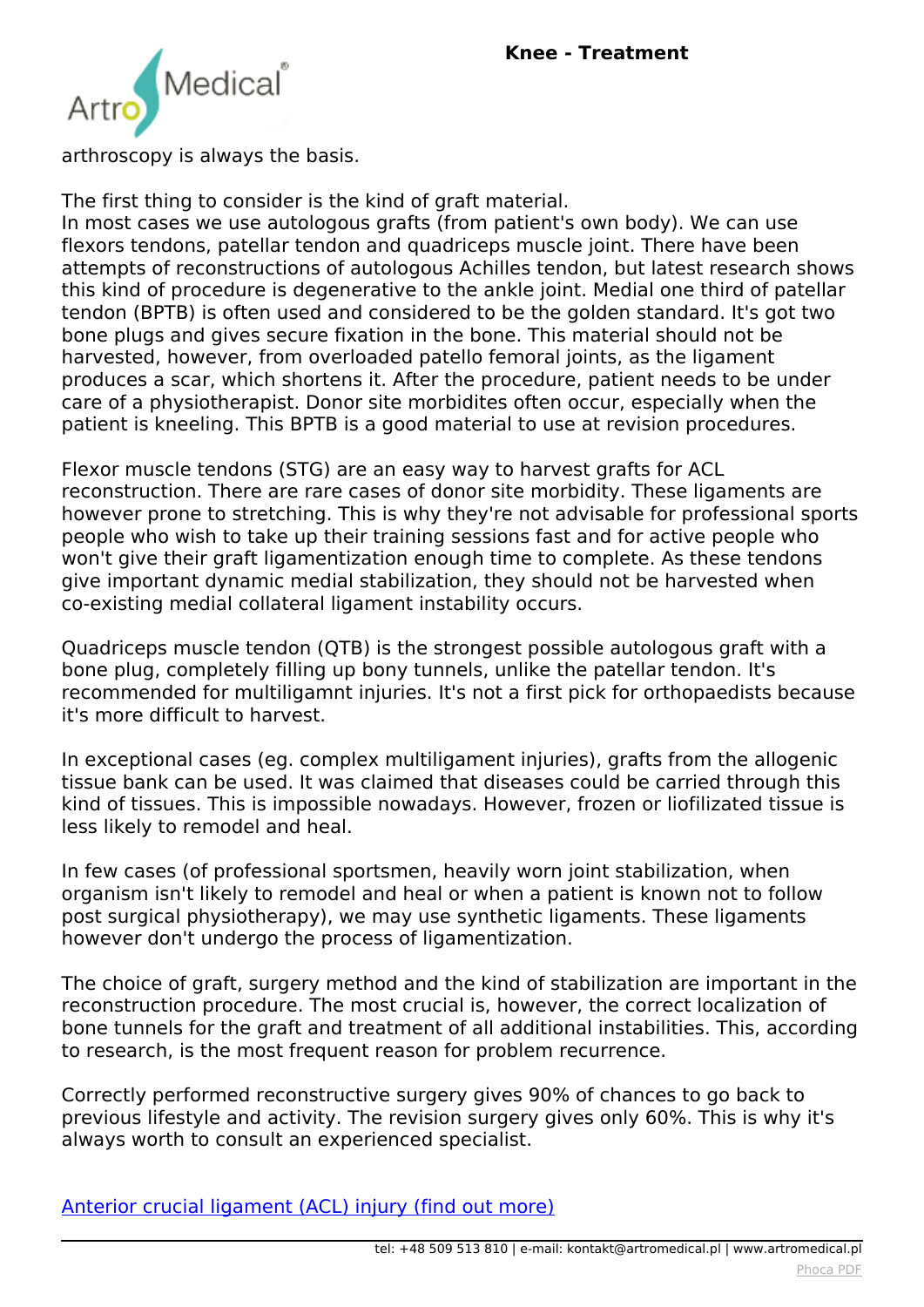

#### **Posterior cruciate ligament (PCL) injury – Treatment**

*It's most difficult to qualify the posterior cruciate ligament injury. What does it mean? The expected effectiveness of this procedure is lower in comparison with the ACL (we have 70-80% of good and very good results) and that's why we don't perform surgeries when posterior instability is smaller than 4mm. If it's smaller, we try to (with the use of rehabilitation) gain quadriceps muscle domination (it cooperates with PLC) and to avoid posterior capsule contraction and/or fixed subluxation of the tibia. If the instability is greater, multi directional or causing degenerative ailments we perform an arthroscopic procedure and use own STG as grafts.The process of convalescence lasts longer and is more difficult than after ACL reconstruction – see Post operative management after PCL reconstruction – and requires tranquil physiotherapy and full cooperation between the patient, doctor and physiotherapist. Doctor's examination and knee arthroscopy diagnose precisely the kind of PCL injury. Artomedical doctors usually perform "double bundle" PCL reconstruction or reconstruct the damaged structure.*

*[Posterior cruciate ligament \(PCL\) injury \(find out more\)](index.php?option=com_content&view=article&id=137:knee-injuries-and-ilnesses&catid=9:articles&Itemid=349#pcl)*

## **Lateral collateral ligament (LCL) injury – Treatment**

*In the case of acute LCL injuries, especially when they accompany other ligament injuries, good effects are brought by immediate repair of damaged structures together with (if necessary) strengthening it. In such cases we always take into consideration popliteous muscle injuries.*

*Chronic isolated instabilities of little degree or asymptomatic (the limb aligment is very important) are put under observation because there aren't any muscles that give significant lateral stabilization. We can also think about shoe inserts decreasing load on the lateral knee compartment. It's important to work on the sensomotorics and muscle balance with an experienced physiotherapist.*

*Chronic instabilities should be treated with surgeries that consist in either the reconstruction of LCL itself (e.g. modified Larson method) or the anatomic reconstruction of all lateral and postero lateral structures (the anatomic reconstruction method by La Prade). During such surgeries we use autologous flexor muscles tendons. It's very important to treat other coexisting instabilities. The [post](index.php?option=com_content&view=article&id=96:post-operative-management&catid=9:articles&Itemid=309) [operational management](index.php?option=com_content&view=article&id=96:post-operative-management&catid=9:articles&Itemid=309) requires careful rehabilitaion due to the possibility of stretching the grafts – See Post operative management after LCL reconstruction.*

*As the lateral collateral ligament is localized outside the joint, the procedure is always completed with knee arthroscopy.*

*[Lateral collateral ligament \(LCL\) injury \(find out more\)](index.php?option=com_content&view=article&id=137:knee-injuries-and-ilnesses&catid=9:articles&Itemid=349#lcl)*

*Written by: Konrad Malinowski*

#### **- Leczenie**